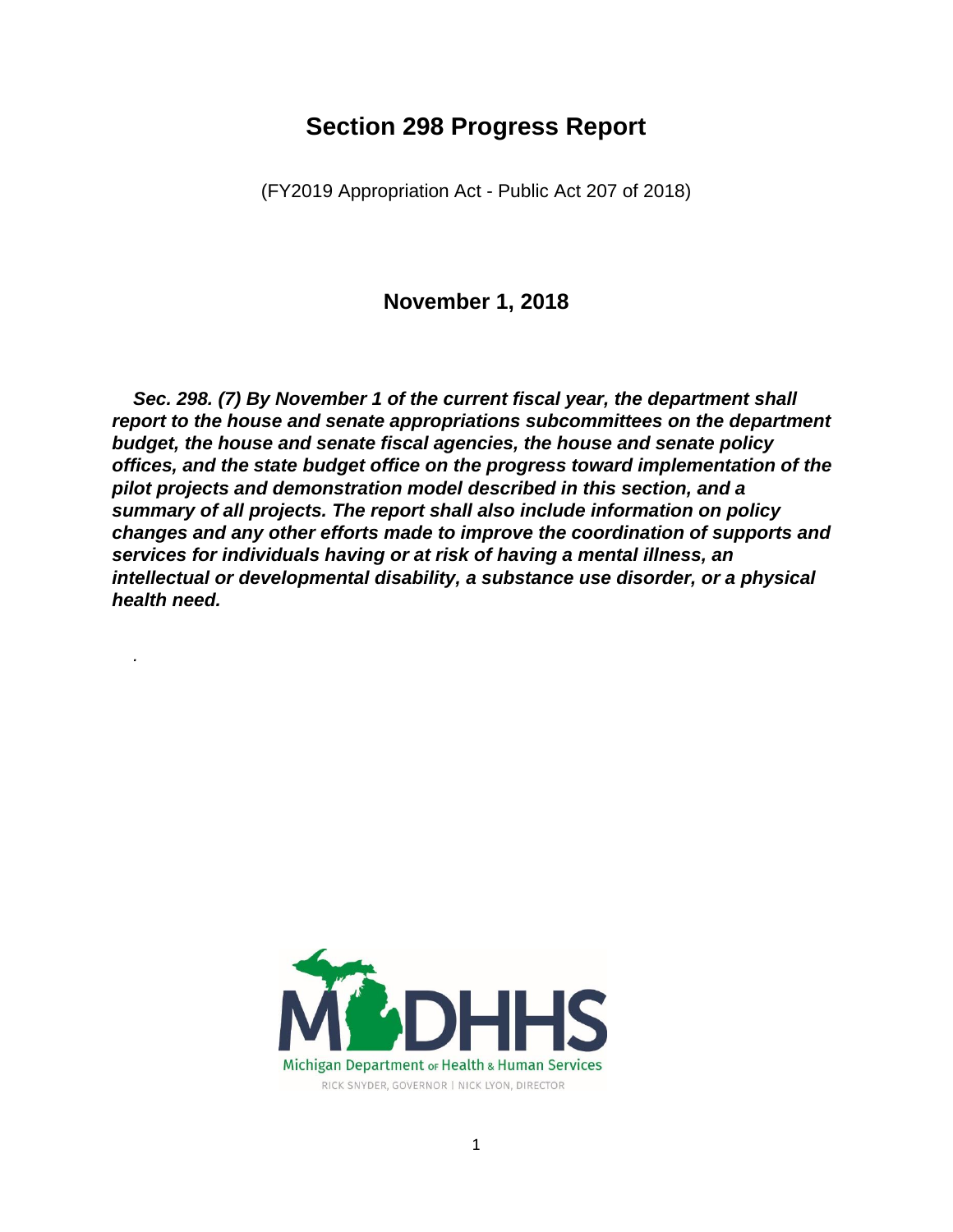# **INTRODUCTION TO THE REPORT**

The Section 298 Initiative is a statewide effort to improve the coordination of publicly-funded physical health and behavioral health services. Under Section 298 of FY 2019 Appropriations Act (PA 207 of 2018), the Michigan legislature directed the Michigan Department of Health and Human Services (MDHHS) to implement pilot projects and a demonstration model to test the integration of publiclyfunded physical and behavioral health services. As part of the Section 298 Initiative, MDHHS will be working with the Kent County Community Mental Health Service Provider (CMHSP) and willing Medicaid Health Plans (MHP) within Kent County to pilot a full physical and behavioral health integrated service demonstration model. In addition to the demonstration model, MDHHS will implement up to three other pilot projects to achieve fully financially integrated Medicaid behavioral health and physical health benefit and financial integration demonstration models.

As part of implementing the pilots and demonstration project, MDHHS is required under Sub-Section 7 of Section 298 to produce a report for "…the house and senate appropriations subcommittees on the department budget, the house and senate fiscal agencies, the house and senate policy offices, and the state budget office on the progress toward implementation of the pilot projects and demonstration model described in this section, and a summary of all projects." The report shall also include "…information on policy changes and any other efforts made to improve the coordination of supports and services for individuals having or at risk of having a mental illness, an intellectual or developmental disability, a substance use disorder, or a physical health need."

MDHHS is therefore submitting the following report to the legislature in accordance with PA 207 of 2018. This report includes the following information:

- A summary of the pilots and demonstration project;
- An update on the current progress in implementing the pilots and demonstration project;
- An update on the implementation of policy changes related to the recommendations from the final report of 298 Facilitation Workgroup.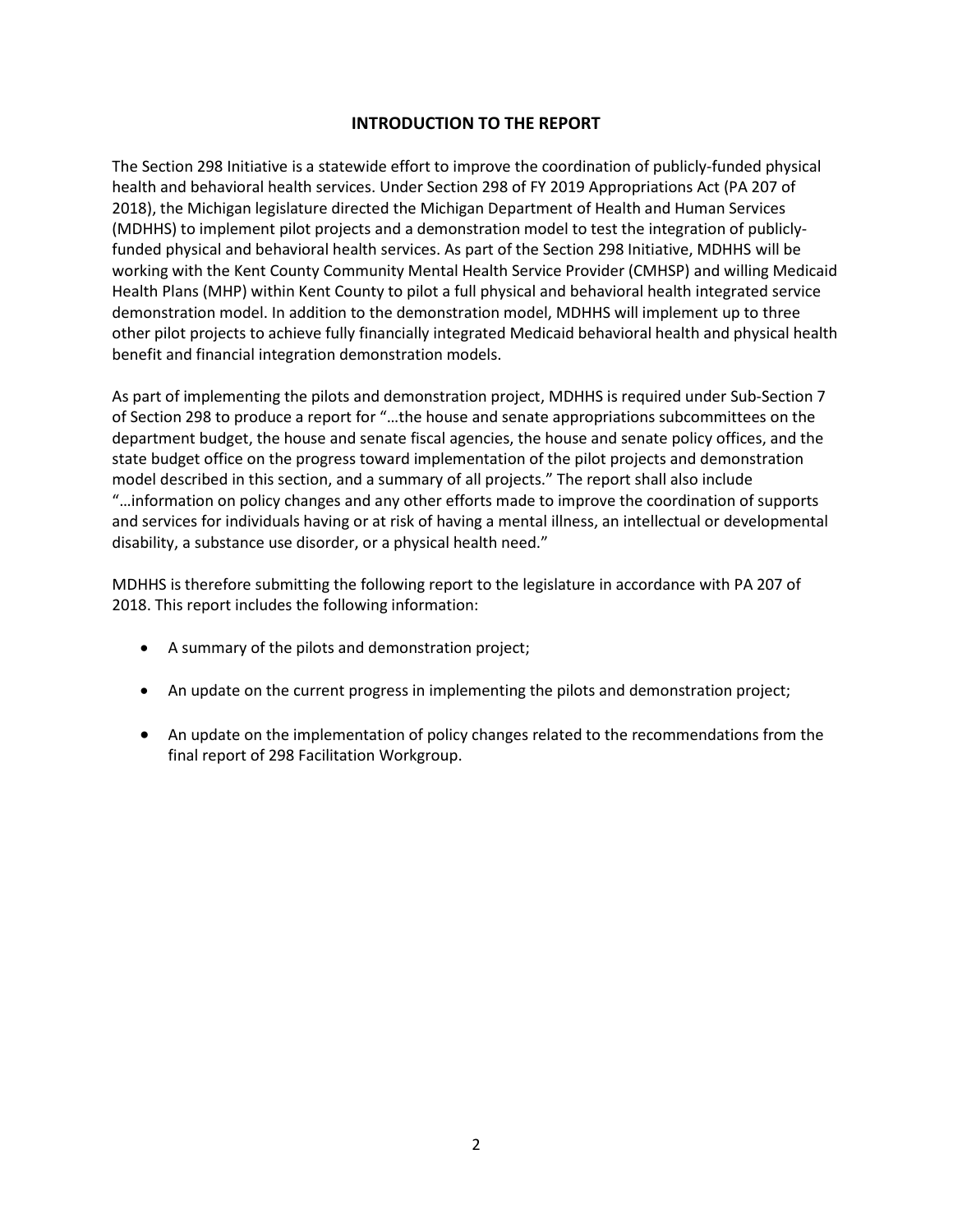## **SUMMARY OF THE PILOTS AND DEMONSTRATION PROJECT**

MDHHS developed the following summary of the pilots and the demonstration project based upon the current status of the implementation process. MDHHS also provided a brief overview of the current system to offer appropriate context for understanding the models for the pilots and demonstration project. Finally, MDHHS provide an overview of the proposed approach for the unenrolled population within the pilot sites.

### **Overview of the Current System**

Specialty behavioral health services in Michigan are delivered through county-based CMHSPs, which are public entities that are created by county governments to provide a comprehensive array of mental health services to meet local needs regardless of an individual's ability to pay. CMHSPs provide Medicaid, state, block grant, and locally funded services to children with serious emotional disturbances, adults with serious mental illness, and children and adults with intellectual/developmental disabilities. These services are either provided directly by the CMHSP or through contracts with providers in the community. Some CMHSPs also contract for direct provision of outpatient and other substance use disorder treatment services (e.g. residential, detoxification, and inpatient rehabilitation).

CMHSPs contract with PIHPs which serve as the state's publicly-operated managed behavioral health system for Medicaid-funded behavioral health specialty services and supports. PIHPs are also the responsible entities for directly managing Substance Abuse Block Grant funding and local substance use disorder funding. Ten regionalized PIHPs operate throughout the state and contract directly with MDHHS.

Services for individuals with mild to moderate mental illness are covered by Michigan's MHPs separate from the PIHPs. MHPs have developed a network of private providers to serve the needs of those with mild to moderate behavioral health problems. Mild to moderate behavioral health services are a benefit that is provided as part of the contracting process for Medicaid health services, including physical health services, by MDHHS.

### **Summary of the Pilots**

As part of Public Act 107 of 2017, the Michigan legislature directed MDHHS to "…implement up to 3 pilot projects to achieve fully financially integrated Medicaid behavioral health and physical health benefit and financial integration demonstration models." PA 107 also stipulated that "…[these] models shall use single contracts between the state and each licensed Medicaid health plan that is currently contracted to provide Medicaid services in the geographic area of the pilot project." Finally, the PA 107 also requires that each pilot site "…allows the CMHSP in the geographic area of the pilot project to be a provider of behavioral health supports and services."

MDHHS commenced the process for implementing the pilots by conducting an analysis of statutory and regulatory provisions at the state and federal level that may impact the structure of the pilots. MDHHS identified three primary sets of statutory and regulatory provisions as a result of this analysis:

 $\triangleright$  Social Welfare Act – Sub-Section 400.109(f) of the Social Welfare Act has historically required that "…Medicaid-covered specialty services and supports shall be managed and delivered by specialty prepaid health plans chosen by the department." The Social Welfare Act also historically mandated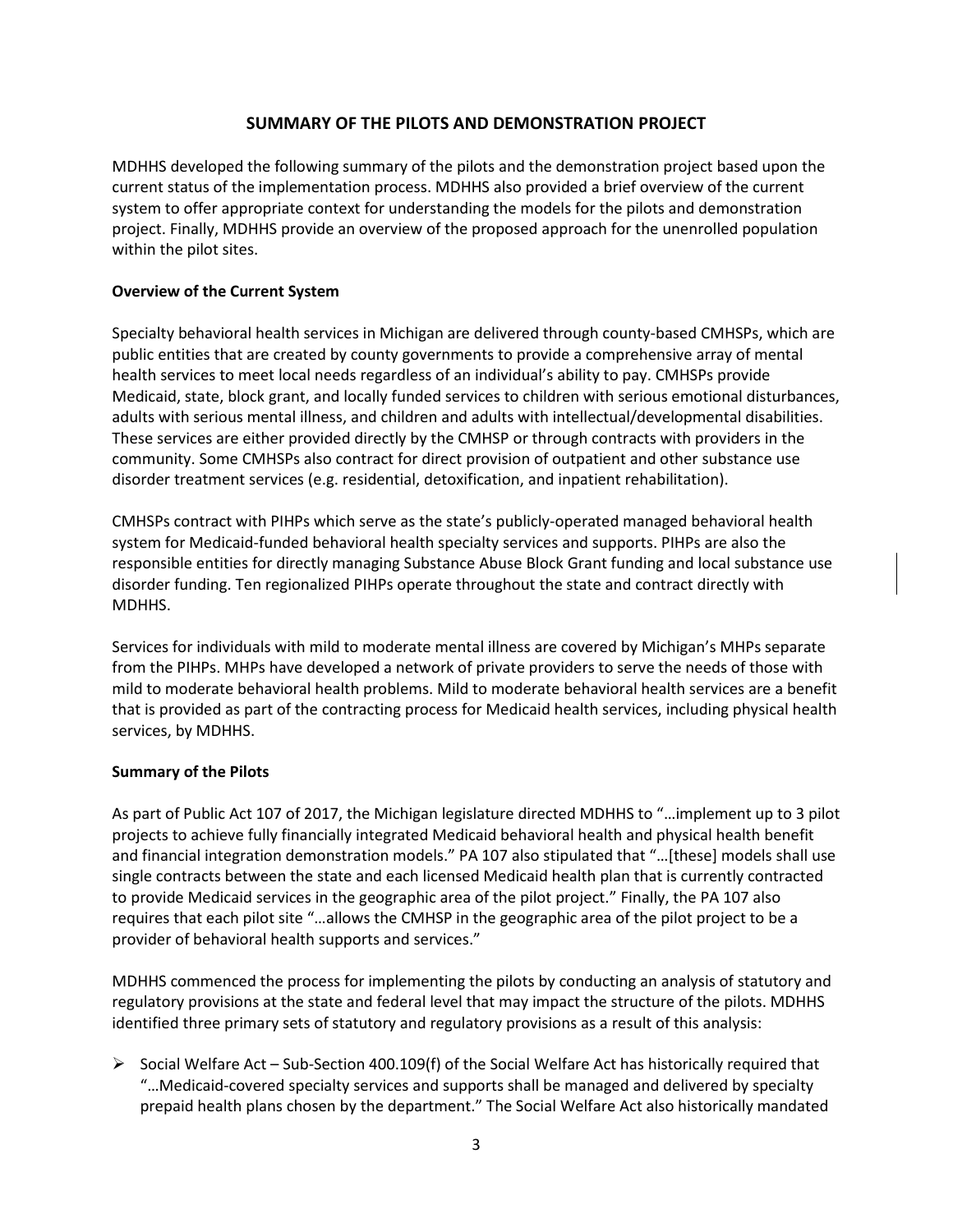that "The specialty services and supports shall be carved out from the basic Medicaid health care benefits package." This provision would have prohibited MDHHS with contracting with MHPs for the management of specialty behavioral health services for the purposes of the pilots. The Michigan legislature passed Public Act 224 of 2017 to create an exception to this statutory requirement to allow for the implementation of the pilots.

- ➢ Mental Health Code
	- $\circ$  PA 107 of 2017 indicated that CMHSPs must be allowed to serve as a provider within the pilot site. However, Sub-Section 330.1116.2(b) of the Mental Health Code mandates that "it shall be the objective of the department to shift primary responsibility for the direct delivery of public mental health services from the state to a community mental health services program whenever the community mental health services program has demonstrated a willingness and capacity to provide an adequate and appropriate system of mental health services for the citizens of that service area." Based upon this statutory provision, the MHPs must contract with the CMHSP(s) within each pilot site for the delivery of Medicaid-funded specialty behavioral health services.
	- $\circ$  PA 107 of 2017 directs the department to contract with MHPs for the management of specialty behavioral health services, which is inclusive of substance use disorder treatment. However, the Sub-Section 300.1210(2) of the Mental Health Code requires MDHHS to designate a Community Mental Health Entity in each region to "coordinate the provision of substance use disorder services in its region" and to "ensure services are available for individuals with substance use disorders." Additionally, Sub-Section 300.1100(a)(22) stipulates that only a "community mental health authority, community mental health organization, community mental health services program, county community mental health agency, or a community mental health regional entity" may serve as a community mental health entity and likewise be designated by the Department to coordinate the provision of substance use disorder services. A MHP does not qualify as any of these entities permitted to serve as the managing entity for substance use disorder services. Therefore, another entity, such as the CMHSP in each pilot region, will need to be designated by the Department as a CMHE. While the MHP is prohibited from serving as the CMHE for substance use disorder services, the MHP is not prohibited by the Mental Health Code from receiving state administered Medicaid funds to distribute to the CMHE for the provision and coordination of substance use disorder services. Therefore, the CMHSP could be designated by the Department as the CMHE for substance use disorder services and the costs of these services could be built in the capitated rates with the MHP. MDHHS will directly contract with the pilot CMHSPs with non-Medicaid funds for substance use disorder services and related responsibilities.
- $\triangleright$  Unenrolled Population PA 107 of 2017 directs the department to contract with MHPs for the management of specialty behavioral health services. However, MDHHS has identified that approximately 25% of Medicaid population is not enrolled in an MHP for management of their physical health services, and individuals in this sub-population (also known as the unenrolled population) receive physical health care services through a fee-for-service payment approach. Concurrently, Michigan requires all specialty behavioral health services be managed by a PIHP, and Michigan's PIHPs therefore manage the specialty behavioral health benefit for the unenrolled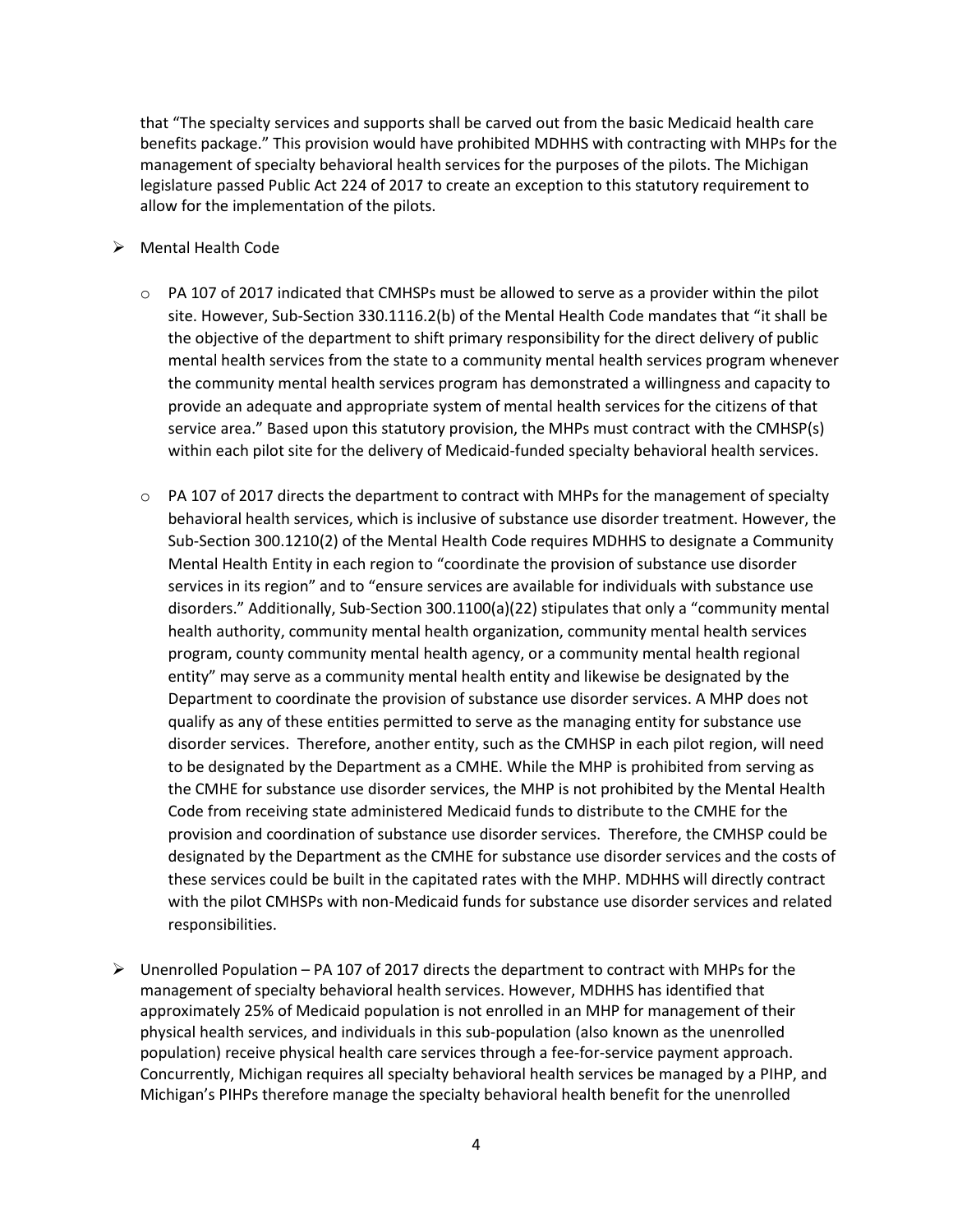population within their respective regions. Due to federal regulations, it is not possible to integrate the behavioral health and physical health payments through the MHP for purposes of the Section 298 Pilots. MDHHS therefore has indicated its intent to select and contract with an existing PIHP to manage the specialty behavioral health benefit for the unenrolled population across the three pilot sites. The proposed approach for the unenrolled population is described in a separate section.

Once MDHHS completed the regulatory and statutory analysis, the department developed and executed a Request for Information (RFI) to select up to three pilot sites. Because the Mental Health Code requires that CMHSPs serve as the provider of specialty behavioral health services, MDHHS structured the application in a way that designates CMHSPs as the primary applicants. MDHHS required the CMHSPs to obtain a signed Memorandum of Support from at least 50 percent of the MHPs within the proposed pilot region as part of the application process. MDHHS received and evaluated proposals from five CMHSPs, and the department ultimately selected three pilot sites, which are listed below:

- ➢ Pilot #1: Muskegon County CMH (dba HealthWest) and West Michigan Community Mental Health
- ➢ Pilot #2: Genesee Health System
- ➢ Pilot #3: Saginaw County Community Mental Health Authority

MDHHS subsequently established a new workgroup to guide the implementation of the pilots. The "Leadership Group" is composed of (1) the Executive Director of each CMHSP and the CEO of each MHP within the pilot sites and (2) MDHHS representatives. The Leadership Group is responsible for finalizing and implementing the model for the pilots within a set of defined parameters established by the department. The key aspects of the structure of the pilot model are outlined below:

## ➢ Medicaid Funding

- $\circ$  The pilot participants must assure access to the required service array as defined in current contracts, applicable waivers, and the Medicaid Provider Manual. Pilot participants must demonstrate that (1) they are able to provide the required continuum of specialty behavioral health services and (2) that they have an adequate provider network to deliver these services. Pilot participants must also ensure continuity of authorized and medically necessary services during the period of transition.
- $\circ$  In accordance with the Mental Health Code, the MHPs must contract with the CMHSP(s) within the pilot sites for the delivery of specialty behavioral health services when the CMHSP(s) has (have) demonstrated a willingness and capacity to provide an adequate and appropriate system of mental health services for Medicaid enrollees within the pilot sites.
- $\circ$  MDHHS will designate the CMHSP(s) within the pilot sites as the Community Mental Health Entity as articulated under the Mental Health Code. MDHHS would also incorporate the Medicaid funding for substance use disorder services into the capitation payment for the MHPs in the pilot region. The MHPs would be required to sub-contract with the CMHSP as the Department-designated Community Mental Health Entity for the management of the Medicaidfunded substance use disorder benefit. The CMHSP must demonstrate the necessary capacity and competency to manage the substance use disorder benefit.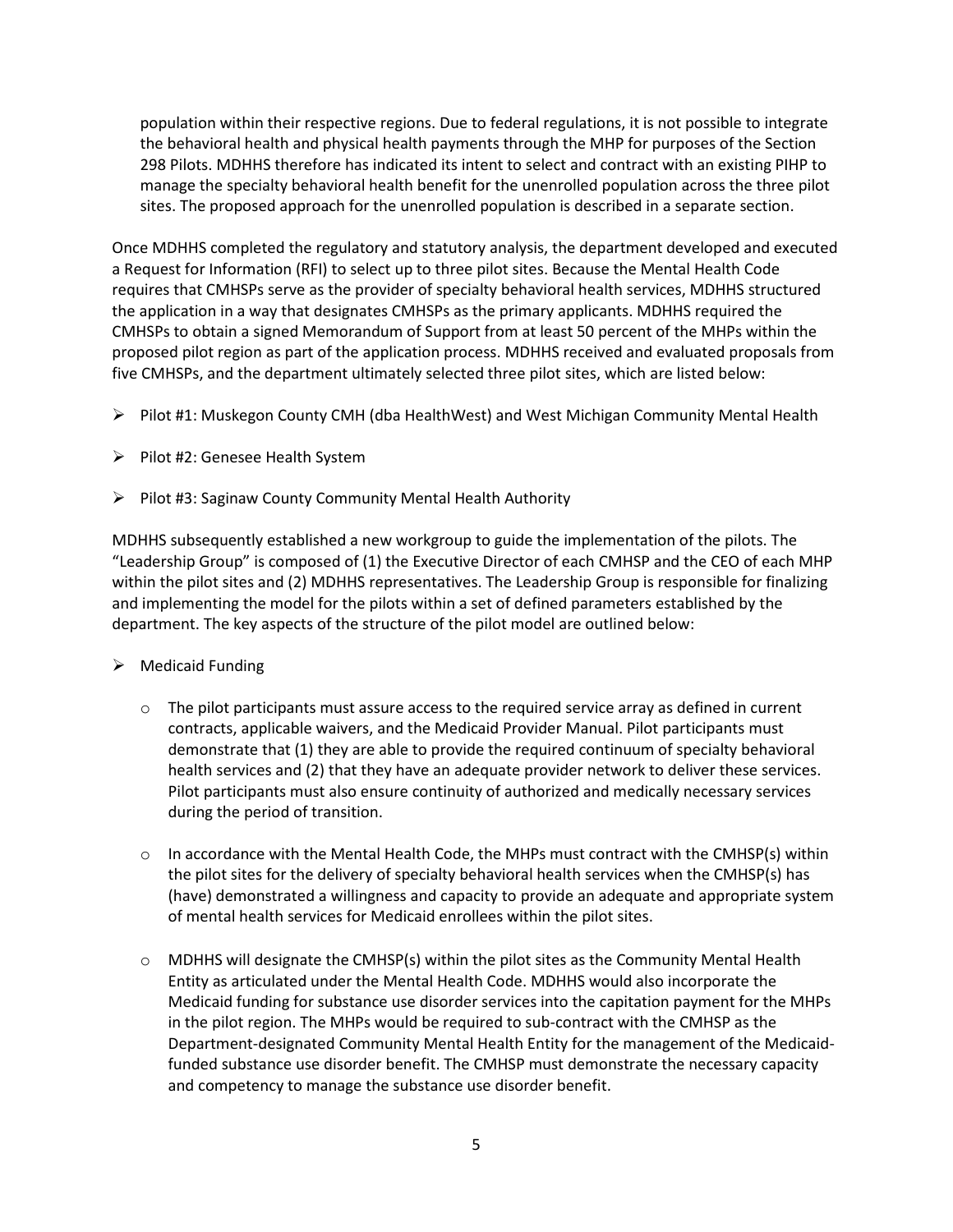- $\circ$  MDHHS will make a capitation payment to the MHPs which will include funding for Medicaidfunded physical health and behavioral health services for individuals within the pilot regions. MDHHS will apply the same risk corridor that is in the PIHP contracts to financing arrangements for the MHPs within the pilot sites.
- o The CMHSPs and the MHPs with the Leadership Group have proposed the use of a three-tiered model as the basis of financing arrangements for the pilots. The three tiers are listed below.
	- An administrative per member per month (PMPM) payment to the CMHSP pilot sites for purchase of administrative functions by each MHP.
	- A capitation payment made to the CMHSP pilot sites for delivery of core services to specific populations and/or sub-populations.
	- **EXECT** A fee-for-service payment will be explored for other populations presuming fair rates and reasonable incentives.
- $\triangleright$  Non-Medicaid Funding MDHHS will directly contract with the pilot CMHSPs to provide specialty behavioral health services with non-Medicaid funds. This funding is inclusive of General Fund dollars, block grant funds, and liquor tax funding.
- $\triangleright$  Public Policy Requirements The public behavioral health system has been designed to meet several public policy requirements to achieve best practice and to assure quality of care. The current PIHP contracts include a series of attachments which detail these policies and are listed below. MDHHS has contractually required the PIHPs to ensure that these policies are appropriately applied to the delivery of Medicaid-funded specialty behavioral health services. In the pilot locations, this responsibility will fall to the MHPs as the new contract holder. Pilot CMHSPs will work with all the MHPs within their geographic area to determine how ongoing implementation and compliance will be monitored and verified. The CMHSPs will also be responsible for fulfilling all policies that are related to the provision of substance use disorders treatment, prevention and recovery services.
	- o Technical Requirement for Behavior Treatment Plans
	- o Person-Centered Planning Policy
	- o Self Determination Practice & Fiscal Intermediary Guideline
	- o Technical Requirement for SED Children
	- o Recovery Policy & Practice Advisory
	- o Reciprocity Standards
	- o Inclusion Practice Guideline
	- o Housing Practice Guideline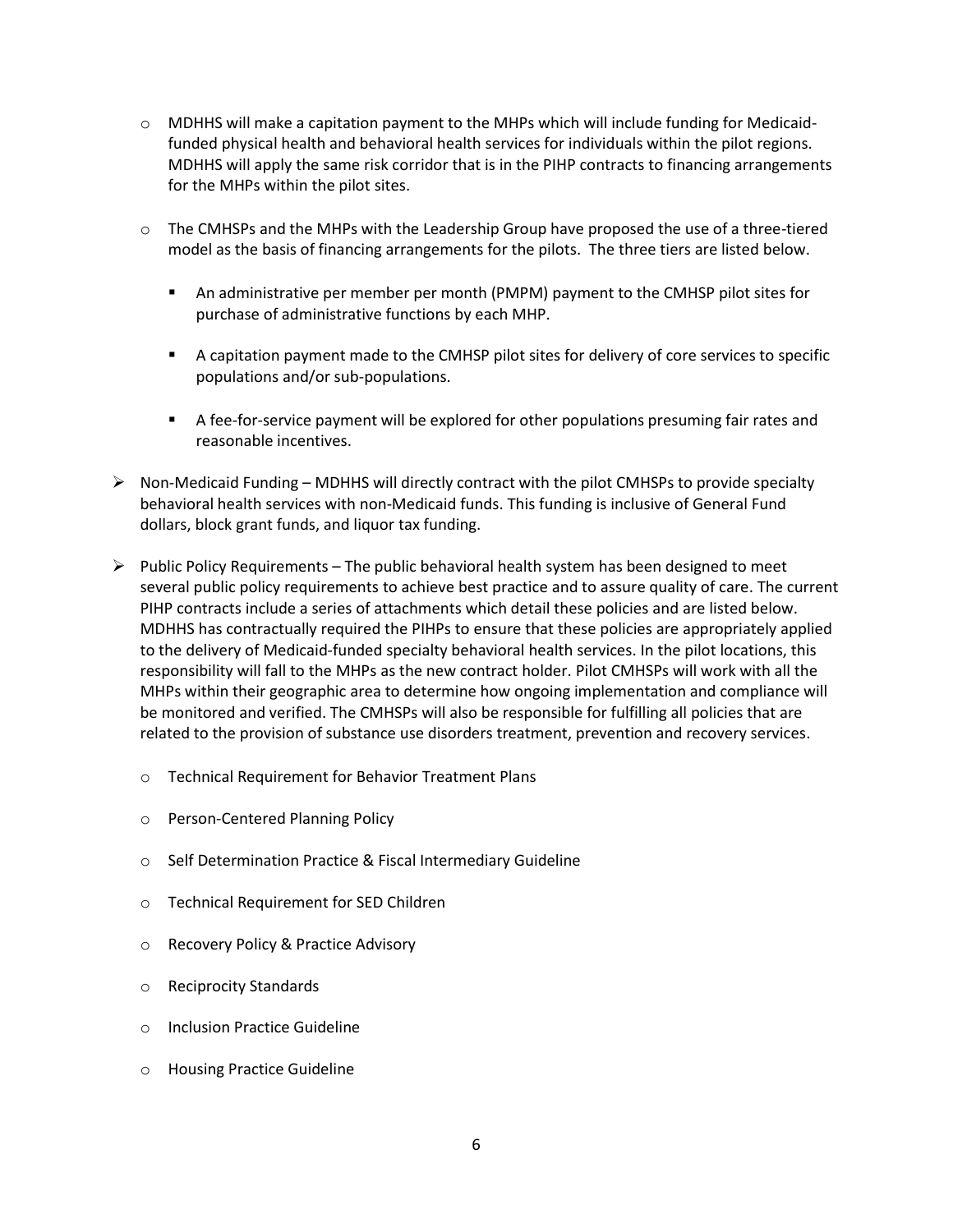- o Consumerism Practice Guideline
- o Personal Care in Non-Specialized Residential Settings
- o Family-Driven and Youth-Guided Policy & Practice Guideline
- o Employment Works! Policy
- o Jail Diversion Practice Guidelines
- o School to Community Transition Planning
- $\triangleright$  Managed Care Functions Federal regulations set specific requirements for the performance of most managed care functions. In the PIHP system, performance of many of the managed care functions are delegated to the CMHSPs within the region. This delegation is intended to support the community behavioral health management role of the public behavioral health system. In the physical health delivery system, the MHPs have well developed systems and structures for performing the required managed care functions in a way that is consistent with both regulatory and accreditation requirements. The CMHSPs and the MHPs within the Leadership Group are currently engaged in discussions about the potential purchase of administrative services from the CMHSPs by the MHPs in a way that meets the accreditation requirements of the MHPs.
- ➢ Savings PA 207 of 2018 stipulates "…the department shall require that contracts between CMHSPs and the Medicaid health plans within their pilot region mandate that any and all realized benefits and cost savings of integrating the physical health and behavioral health systems shall be reinvested in services and supports for individuals having or at risk of having a mental illness, an intellectual or developmental disability, or a substance use disorder." PA 207 also further specifies that "…[any] and all realized benefits and cost savings shall be specifically reinvested in the counties where the savings occurred in accordance with the Medicaid state plan and any applicable Medicaid waiver." MDHHS is currently developing the methodology for calculating savings and providing appropriate guidance to the Leadership Group on this issue. The CMHSPs and MHPs within the Leadership Group will be responsible for defining the anticipated strategy for reinvesting savings in services and supports for individuals having or at risk of having a mental illness, an intellectual or developmental disability, or a substance use disorder.

### **Unenrolled Population**

Approximately 25% of the Medicaid population is not enrolled in an MHP for management of their physical health services. However, the PIHPs manage the specialty behavioral health benefits for this sub-population. Examples of individuals in the unenrolled population include but are not limited to:

- $\triangleright$  Individuals who recently became eligible for Medicaid but are not yet enrolled in an MHP
- $\triangleright$  Individuals who are dually eligible for Medicare and Medicaid
- $\triangleright$  Individuals who have third-party insurance
- $\triangleright$  Individuals who are Tribal citizens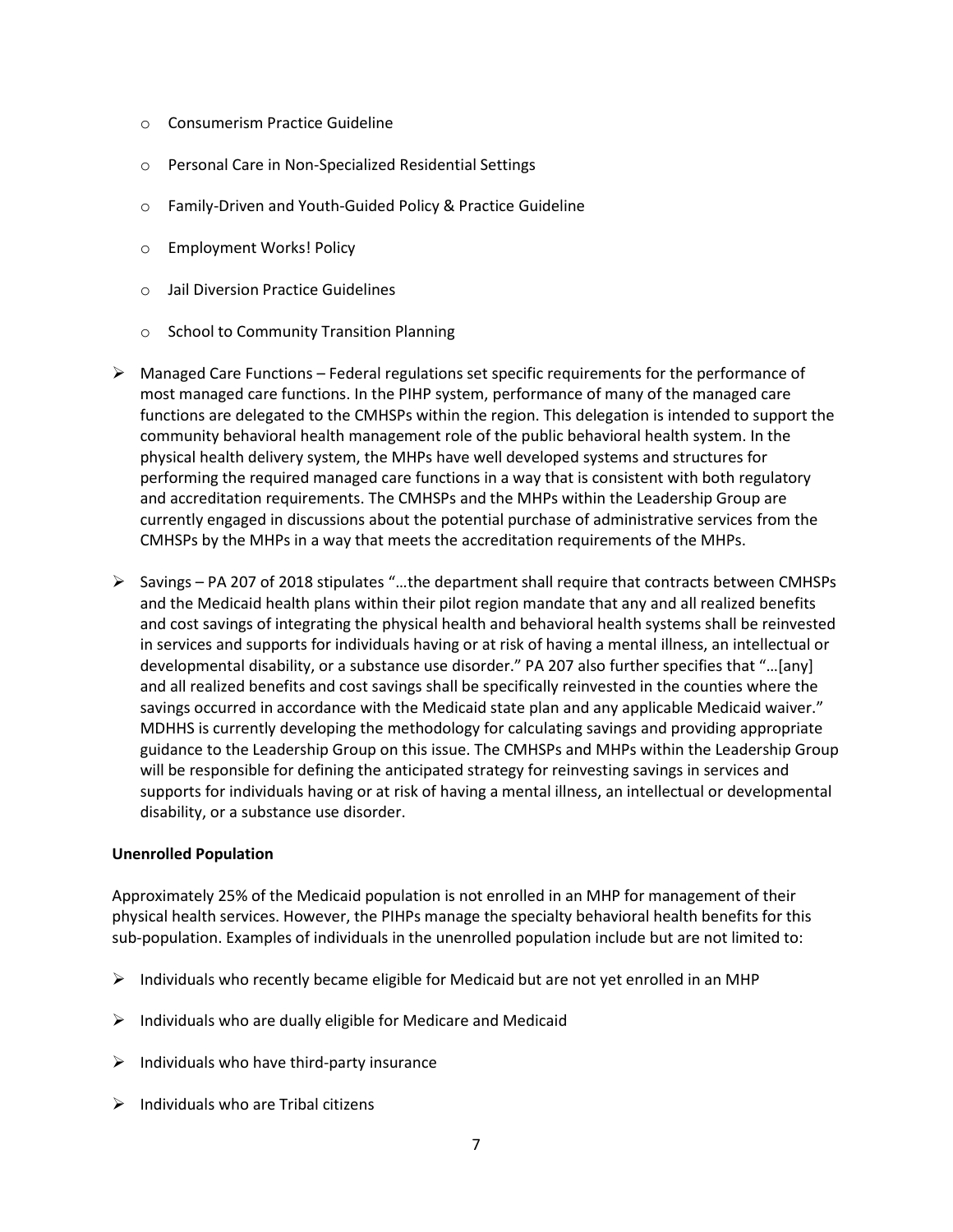- $\triangleright$  Individuals who are receiving services in a nursing facility or state psychiatric hospital
- $\triangleright$  Individuals who are eligible for coverage based upon a deductible (also known as spenddown)

Due to federal regulations, it is not possible to integrate the behavioral health and physical health payments through the MHPs for purposes of the Section 298 Pilots. However, MDHHS must contract with some form of a Managed Care Organization (MCO) or Prepaid Inpatient Health Plan (PIHP) to manage the specialty behavioral health benefits for the unenrolled population because certain types of behavioral health services (e.g. services within an Institutions for Mental Disease) can only be offered under a managed care arrangement. MDHHS staff have therefore been evaluating options for the past several months to manage the specialty behavioral health benefits for the unenrolled population during the implementation of the pilots.

The department's initial plan was to procure the services of an Administrative Services Organization (ASO) or Managed Behavioral Health Organization (MBHO) as described in the 298 Pilot Request for Information (RFI). Based upon stakeholder feedback and further review of procurement timelines, MDHHS staff determined that the procurement of an ASO/MBHO was not feasible by October 1, 2018. MDHHS issued a "Concept Paper on the Unenrolled" in March 2018 to provide an update on the results of the department's research and indicate its intent to procure the services of a single existing PIHP to manage the specialty behavioral health benefit for the unenrolled population in the pilot sites. Based upon additional stakeholder feedback and approval of a request for extension of the Section 298 Pilot implementation date, MDHHS determined that additional options could be considered. In June 2018, MDHHS prepared an assessment of strengths and weaknesses, which was shared and reviewed with key stakeholder groups. For each proposed option, MDHHS considered the related strengths and weaknesses and the feasibility of successful implementation in the time available.

Based upon the results of this process, MDHHS has decided to issue a Request for Proposal (RFP) no later than January 2019 to select a single existing PIHP to manage the specialty behavioral health benefit for the unenrolled population in the pilot sites. Consistent with normal procurement practices, the RFP period will include an opportunity for questions. MDHHS will consider applications from all candidates meeting the mandatory minimum requirements and would expect to commence a contract for the defined scope of work by October 1, 2019. The key aspects of this approach are outlined below:

- $\triangleright$  New Contract MDHHS will complete a new contract with the selected PIHP for the management of Medicaid-funded specialty behavioral health services for the unenrolled population within the pilot regions. The selected PIHP would fulfill all necessary managed care functions and assume shared financial risk for the assigned population. The selected PIHP would also be required to meet all service array and public policy requirements of the current PIHP contract. The selected PIHP will be required to contract with the CMHSPs with the pilot sites for the delivery of Medicaid-funded specialty behavioral health services.
	- $\circ$  For purposes of this contract, MDHHS will require managed care functions that are delegated by the PIHP be consistent with the delegation approach defined by the pilot participants. To the extent possible, the PIHP will work with pilot participants to assure consistency and eliminate redundancy in pre-delegation review and ongoing monitoring of delegated functions.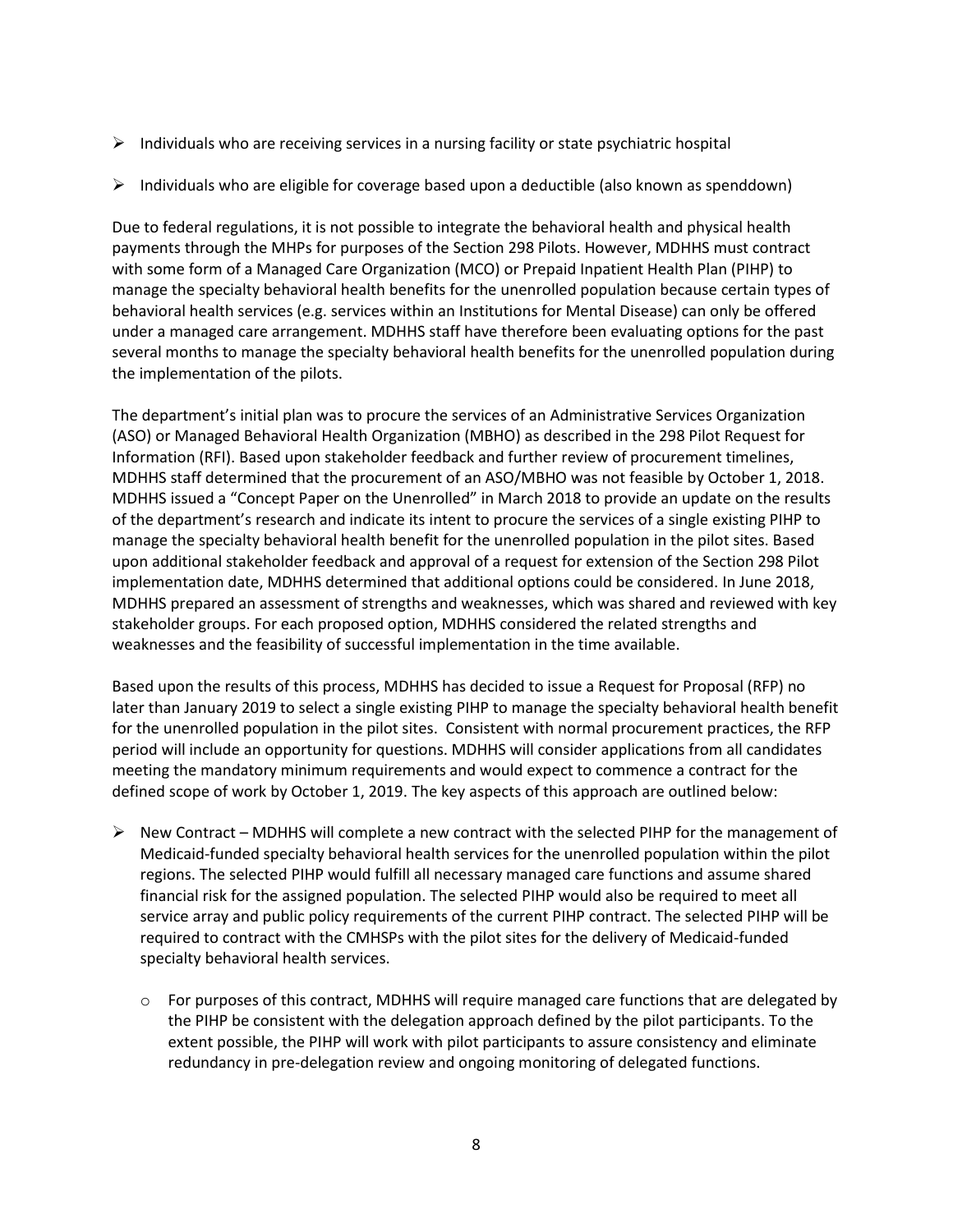- $\circ$  To assure consistent practices in the pilot sites, MDHHS will require the PIHP follow a contracting, management, and payment structure that is consistent with the arrangements between the MHPs and CMHSPs for the management of substance use disorder benefits for the unenrolled population. The selected PIHP will therefore not be the department designated CMHE for the pilot counties.
- $\circ$  The rate development for the unenrolled population will be separate from the current rate development process utilized for the PIHPs. The rates will be developed specific to the covered benefit to the unenrolled population in the pilot sites. Current review of historic spending patterns statewide indicates that this population generally presents a higher need and includes a disproportionate share of the Habilitations Supports Wavier enrollees in the state. MDHHS expects that the rate development process will result in actuarially sound rates to be paid to the selected PIHP for this population.
- $\circ$  The current contracting process with the PIHPs includes a defined risk corridor. The existing corridor makes the PIHP responsible for (1) expenditures between 100 and 105% of the capitation and (2) responsible for half of the expenditures between 106 and 110% of the capitation. Similarly, savings between 95 and 100% of the capitation may be retained by the PIHP, as well as half of savings between 90 and 94% of capitation.
- $\circ$  The PIHP may retain an actuarially sound risk reserve for purposes of meeting this risk. MDHHS does not expect that any of the selected PIHP's current risk reserve will be utilized for the Pilot site contracts. Further, any risk corridor calculations will be specific to each contract and will not be blended.
- o The selected PIHP would not be required to include pilot CMHSPs in the Shared Governance requirement for the Application for Participation (AFP) attachment to the PIHP contract but would not be prohibited.
- $\circ$  The selected PIHP will be responsible to meet reporting and performance monitoring requirements that are similar to the current PIHP requirements. The selected PIHP will 1) establish and maintain separate reporting for the unenrolled population from, 2) permit department and External Quality Review for the unenrolled population concurrent to other monitoring activities, and 3) design and conduct required pre-delegation and ongoing monitoring of managed care functions with pilot partners.
- $\circ$  All current public policies included in the PIHP contract will apply to the contract for the unenrolled.

As the pilots proceed, MDHHS will continue discussions with stakeholders about potential longer-term options for managing the specialty behavioral health benefit and improving the coordination of care for the unenrolled population. MDHHS will also use the experience and lessons learned that are accumulated during the pilot period to inform this discussion.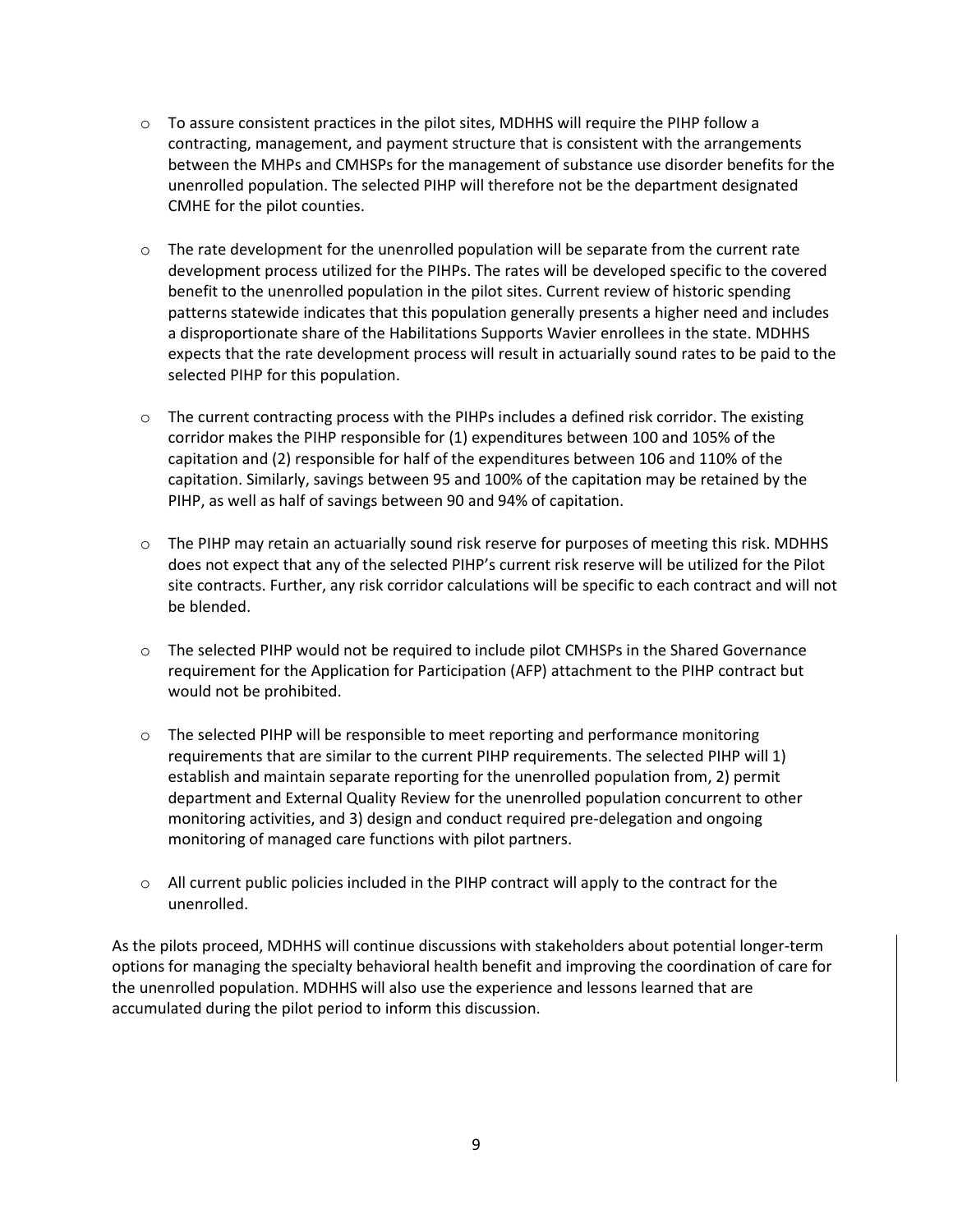#### **Summary of the Demonstration Project**

As part of Public Act 107 of 2017, the Michigan legislature directed MDHHS to "…work with a willing CMHSP in Kent County and all willing Medicaid health plans in the county to pilot a full physical and behavioral health integrated service demonstration model." MDHHS has initiated discussions with the Total Health Collaborative (Kent County CMHSP, Priority Health, and Lakeshore Regional Entity) in regards to the demonstration model under Subsection 2 of the boilerplate. A history of the development discussions between MDHHS and the Total Health Collaborative (TTHC) participants is outlined in the "Progress To Date" section of this report.

The Total Health Collaborative has proposed the use of a Behavioral Health Home model for individuals with mental health or substance use disorder needs. The Behavioral Health Home model will involve the use of a multi-disciplinary team that is able to flex in service type and intensity as the individual's needs change. Network180 and Priority Health have proposed focusing on a group of Priority Health Choice (PHC) Medicaid consumers who received their care at three Kent County clinics.

The Care Management team will be made up of nurse and social work care managers from Priority Health as well as an MSW (Master of Social Work) clinical supervisor and peer support specialists/recovery coaches at Network180. This team works with shared complex consumers regardless of where they receive their care, coordinating with intensive and routine services in both medical and behavioral health settings. Nurses and social workers coordinate physical and behavioral health care and serve as a direct resource for providers. At the same time, peer support specialists and recovery coaches work face-to-face with consumers, educating and encouraging, to increase the self-management capacity of consumers.

TTHC will provide low risk individuals with appropriate, individualized low intensity assistance, such as support in accessing or linking to outpatient behavioral health or medical services, telephonic case consultation and care coordination between behavioral health and physical health providers, or ongoing monitoring to ensure individuals can access care as needs arise.

Individuals with higher needs and utilization of intensive services will be invited to partner with a Care Management Support Specialist (peer or recovery coach), who will engage with them face-to-face and via phone. Care Management Support Specialists encourage individuals in their wellness journey, accompanying them to appointments, educating them on health conditions and system navigation, advocating with providers, and empowering individuals to take steps to manage their own health.

Individuals with serious behavioral health issues who are not yet connected to ongoing treatment will be invited to receive care in a Behavioral Health Home. This model emphasizes evidence-based therapy along with case management, psychiatry, peer support, and an augmented nursing component that provides enhanced coordination with physical health care. In this project individuals whose behavioral health conditions stabilize over time to a mild/moderate level of need will be maintained by the Behavioral Health Home team to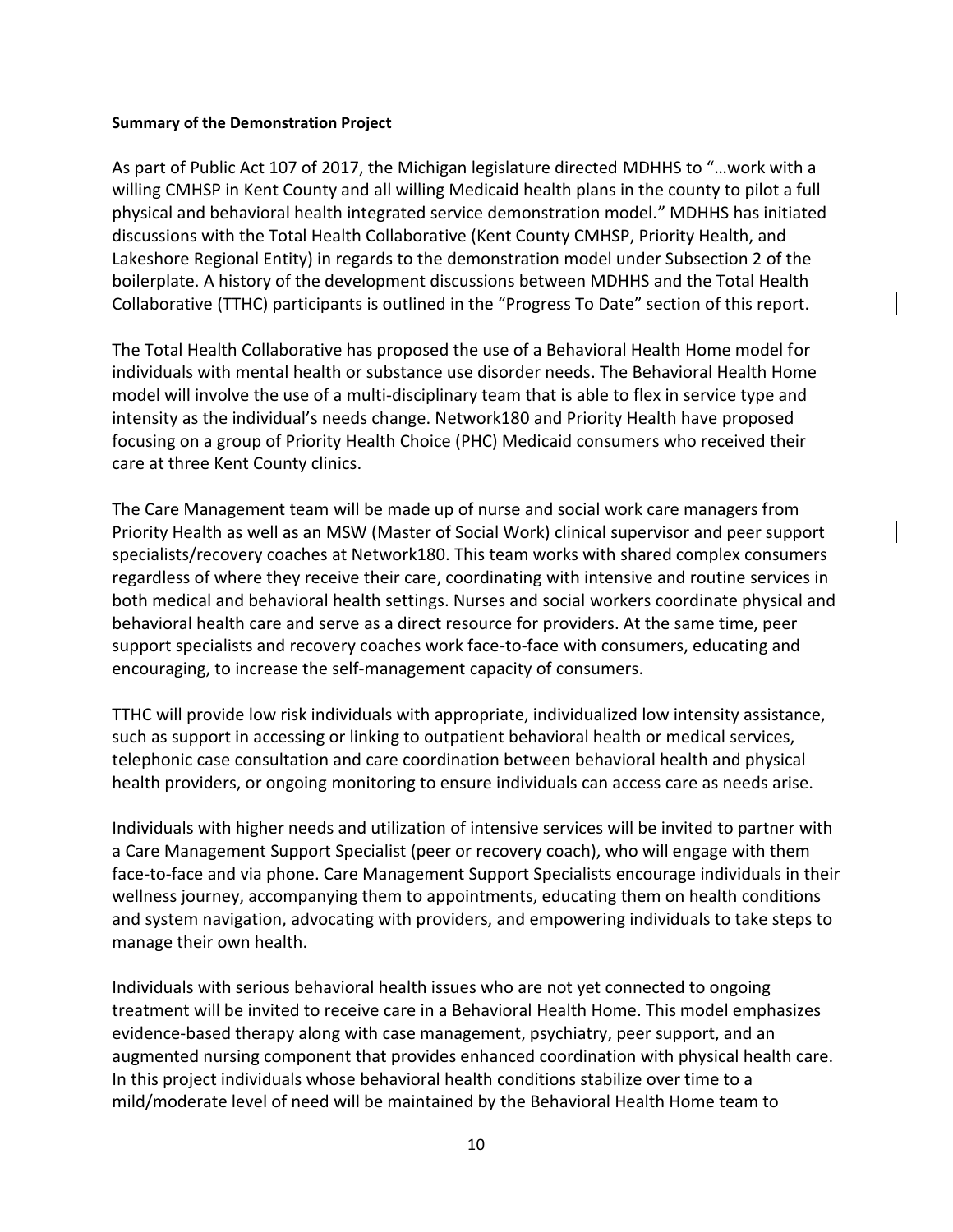provide treatment that is continuously available to the individual. Instead of being discharged, the individual will be able to reach out to their Behavioral Health Home team for as much or as little care as needed as recovery ebbs and flows.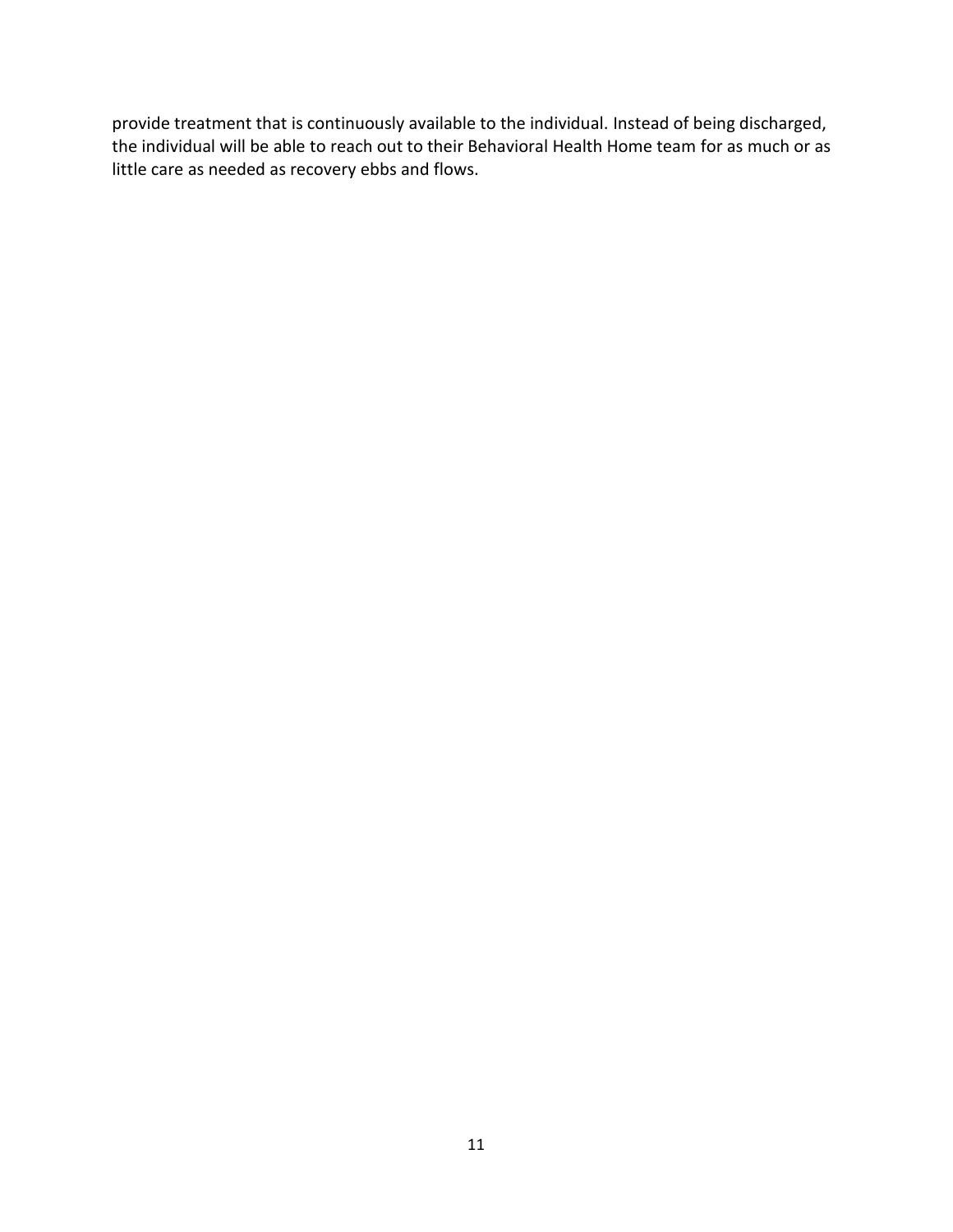## **PROGRESS TO DATE**

MDHHS has made significant strides towards the implementation of the demonstration project and pilot projects. The following summary describes the progress that has been made to date:

- $\triangleright$  MDHHS established an internal structure to manage the work related to the Section 298 Initiative. The structure has evolved as the project transitioned into the pilot development and implementation phase. The internal structure includes the following components:
	- o Core Team: The Core Team includes the Deputy Directors from multiple administrations within the MDHHS. This group provides guidance and authority to the Action Team. It meets regularly to receive recommendations, review progress, and provide approval as needed and appropriate.
	- $\circ$  Action Team: The Action Team is the primary group that is responsible for the implementation of the Section 298 Initiative. This group includes representatives from various administrations within MDHHS. This group meets weekly and manages the project.
	- $\circ$  Operations Team: The Operations Team provides the project management for the department's implementation activities for the pilots. The Operations Team has established the eight subworkgroups listed below, and its membership includes the co-leads of each sub-workgroup as well as various other staff form BHDDA and MSA. This group meets at least monthly.
		- Rate Setting and Finance
		- **Waiver Authority**
		- Reporting
		- Contracting
		- Data Sharing
		- Systems
		- **Encounter Reporting**
		- Monitoring and Compliance
- $\triangleright$  MDHHS contracted with the Michigan Public Health Institute (MPHI) to serve as the project facilitator and onboarded the MPHI team.
	- $\circ$  MDHHS and MPHI met and provided regular updates to the three councils that were identified under PA 207 of 2018, which includes the Medical Care Advisory Council, Behavioral Health Advisory Council, and Developmental Disabilities Council.
	- $\circ$  MDHHS and MPHI also convened several groups of key stakeholders to provide updates on crucial developments for the Section 298 Initiative.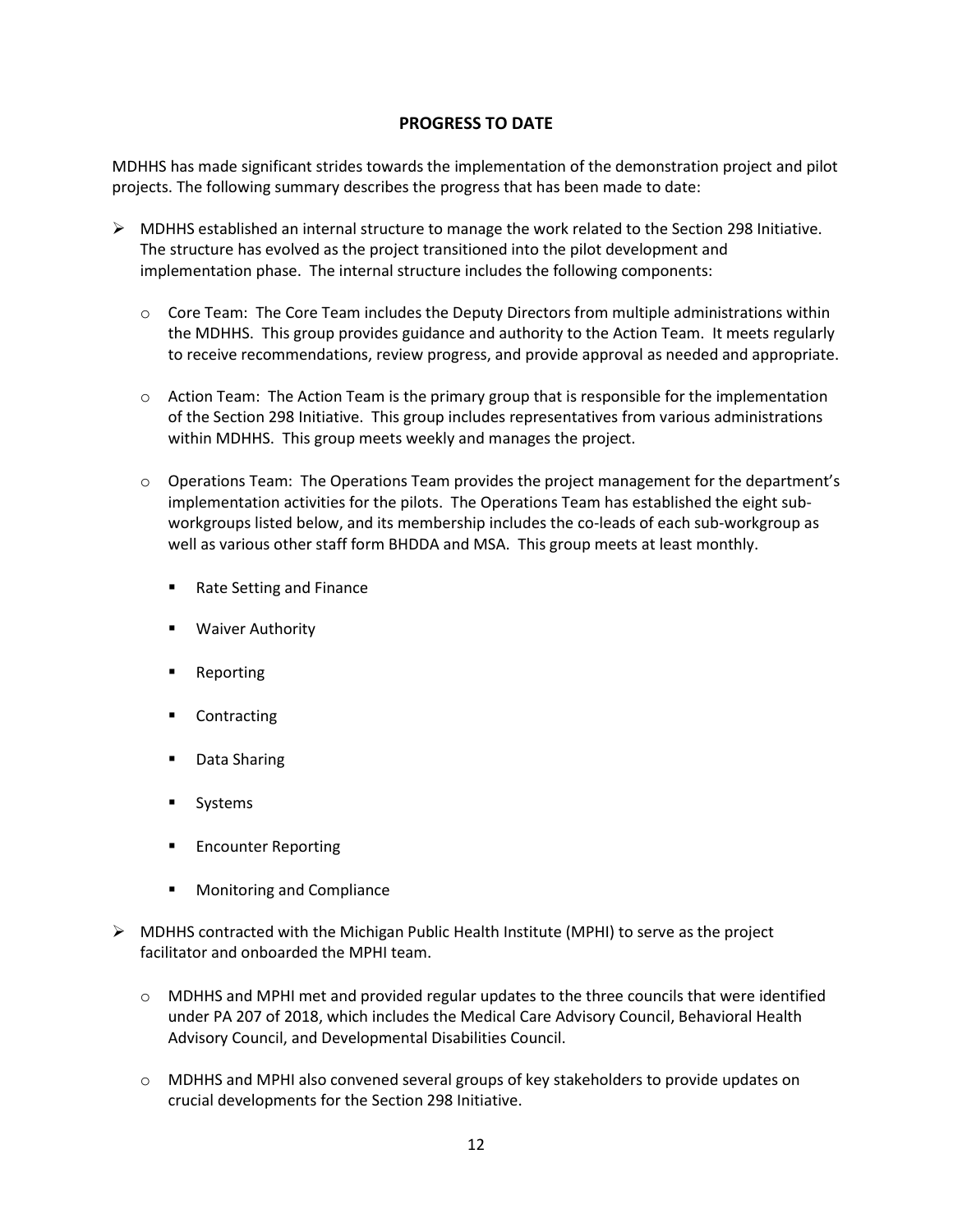- $\circ$  MDHHS and MPHI also convened and continue to facilitate the discussions of the Leadership Group for the pilots. The Leadership Group is composed of (1) the Executive Director of each CMHSP and the CEO of each MHP within the pilot sites and (2) MDHHS representatives. The Leadership Group is responsible for finalizing and implementing the model for the pilots within a set of defined parameters by the department. MDHHS and MPHI are also provided ongoing logistical and facilitation support for the sub-workgroups of the Leadership Group.
- $\circ$  MPHI assisted MDHHS with the development and ongoing maintenance of a project plan for implementing the pilots and demonstration project.
- $\triangleright$  MDHHS contracted with the Institute for Healthcare Policy and Innovation (IHPI) at the University of Michigan to serve as the project evaluator and onboarded the IPHI team.
	- $\circ$  MDHHS, IHPI, and MPHI convened several groups of key stakeholders to provide an initial overview of the structure of the evaluation plan and describe the anticipated next steps for the evaluation process.
	- $\circ$  IHPI developed and published a high-level summary of the evaluation process for the purposes of informing stakeholder discussions.
	- o IHPI staff are participating in the discussions of the department's internal and external subworkgroups for the pilots and examining the impact of the pilot structure on the design of the evaluation.
	- o MDHHS and IPHI completed a data use agreement to allow for the IHPI team to access data from the department's Enterprise Data Warehouse for the purposes of the evaluation.
	- $\circ$  The IHPI team are working on identifying performance metrics for the evaluation of the pilots and demonstration project. MDHHS and IHPI will be conducting outreach to stakeholders to solicit input on the potential performance measures.
- $\triangleright$  MDHHS initiated discussions with the Total Health Collaborative (Kent County CMHSP and other potential partners) on the demonstration model under Subsection 2 of the boilerplate.
	- o MDHHS provided a list of parameters to the Total Health Collaborative to guide the development of the demonstration project. The parameters included a provision that the Total Health Collaborative "…present a written description of the proposed demonstration project by January 15, 2018 that includes but is not limited to: services to be provided, parties to be involved, intended project outcomes, proposed stakeholder engagement strategy, and proposed evaluation strategy."
	- o The Total Health Collaborative submitted a written proposal to MDHHS on January 3, 2018 MDHHS reviewed and discussed the proposal with the participants in the Total Health Collaborative during a meeting on January 4, 2018. MDHHS also provided a set of written comments on the proposal to the Total Health Collaborative. Based upon the results of the review, MDHHS provided initial approval of the Total Health Collaborative proposal for the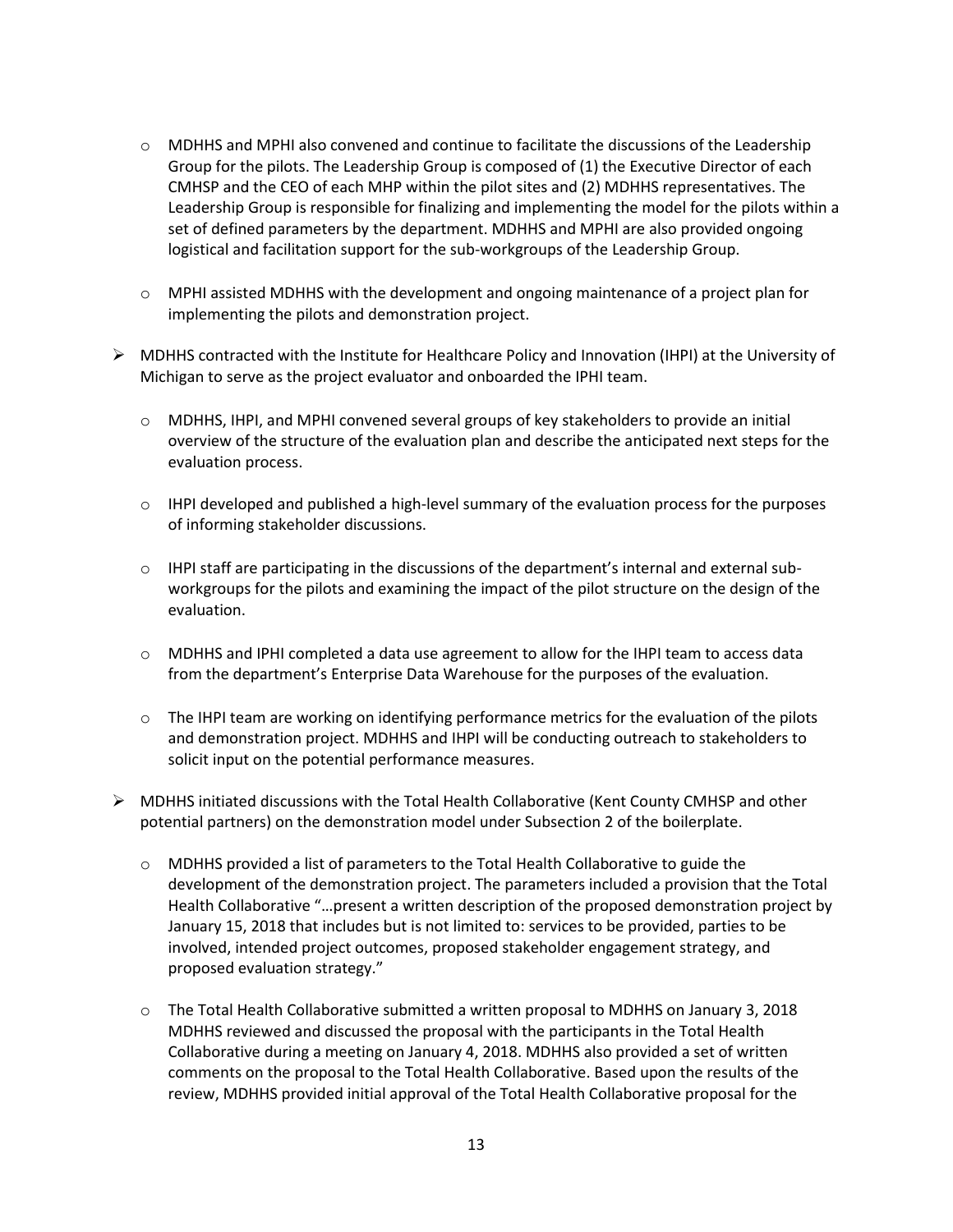demonstration project. As part of this initial approval, MDHHS communicated its expectation that the Total Health Collaborative will review and address the key issues that were identified in the formal written comments from MDHHS. MDHHS noted that final approval of the Total Health Collaborative proposal is contingent upon the submission of an operational plan that meets all of the established parameters.

- $\circ$  The Total Health Collaborative has continued to work towards developing an operational plan and Memorandum of Understanding between the various members. The Total Health Collaborative submitted a progress report to MDHHS on April 30, 2018 to provide an update on the development of these deliverables and the overall status of implementation. MDHHS provided feedback on the progress report to the Total Health Collaborative to inform the development of the upcoming project plan.
- $\circ$  Based upon the memo and subsequent discussion, the Total Health Collaborative created an updated proposal to further clarify the key elements of the model, which was submitted to the department on October 12, 2018. MDHHS is currently conducting a review of the updated proposal based upon the boilerplate requirements and the parameters that were previously outlined by the department.
- $\triangleright$  MDHHS has continued to make progress on developing and implementing the pilots.
	- $\circ$  MDHHS and MPHI convened several groups of key stakeholders to provide an overview of the process for developing the pilots.
	- $\circ$  MDHHS and MPHI developed and published a legislative report that identified a timeline for implementing the pilots and demonstration project, any identified barriers to implementation, and the remedies to address any identified barriers. The report also included information on policy changes and any other efforts made to improve the coordination of supports and services for individuals having or at risk of having a mental illness, an intellectual or developmental disability, a substance use disorder, or a physical health need. Ongoing pilot planning has included focused attention to address and identify solutions to identified barriers.
	- $\circ$  MDHHS published a concept paper that provides an overview of the anticipated structure of the pilot model.
	- o MDHHS worked with the Michigan legislature to inform discussions around PA 224 of 2017, which amended the Social Welfare Act to allow for the department to contract with the MHPs for the purposes of managing the specialty behavioral health benefit for the pilot regions.
	- o MDHHS developed and issued an RFI to identify prospective pilot sites and successfully selected three sites through this process.
	- o MDHHS formed the Leadership Group to support the ongoing implementation of the pilots. MDHHS has continued to participate in these discussions and coordinate with the pilot participants on developing and implementing the pilots.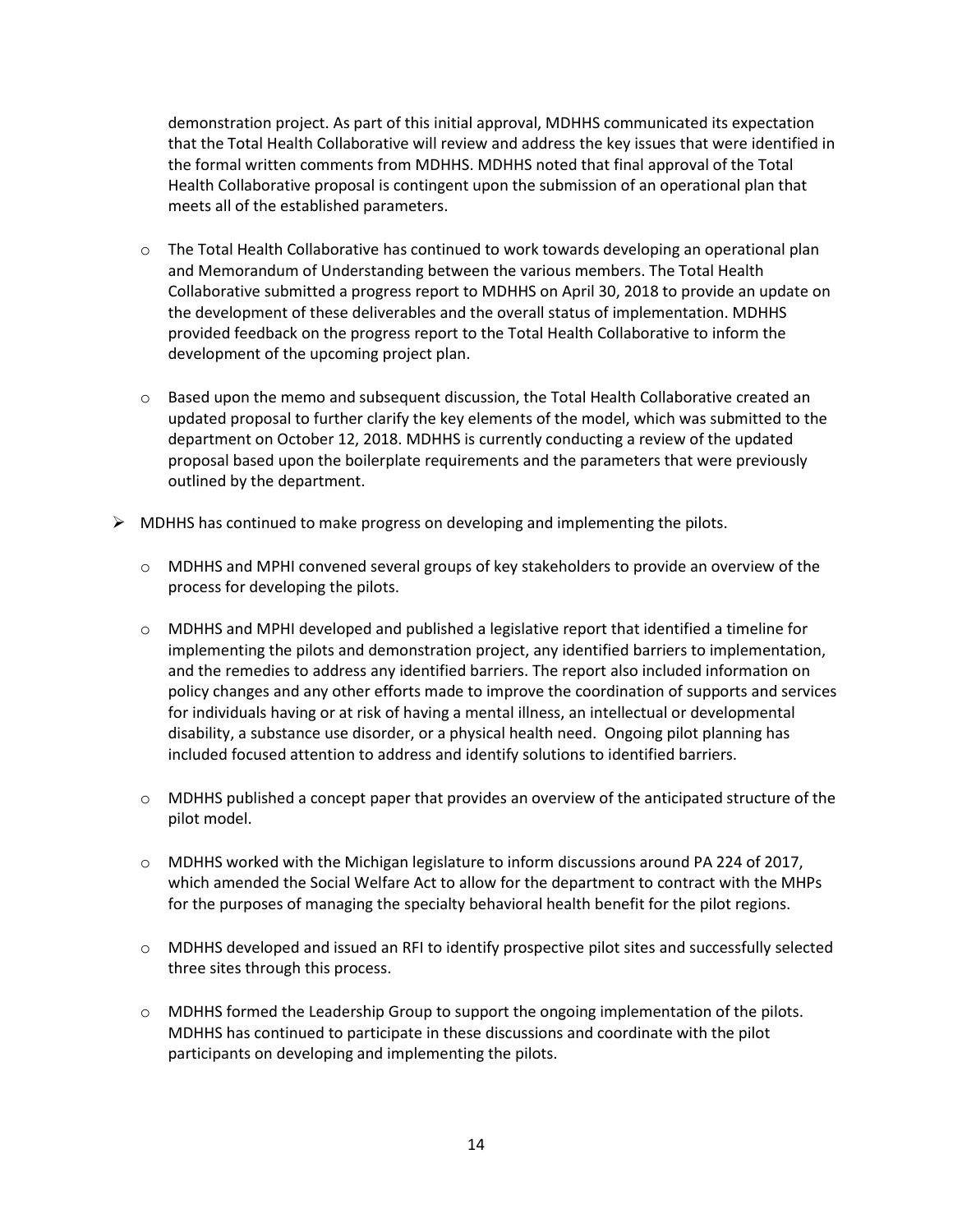- o MDHHS secured guidance from the Centers for Medicare and Medicaid Services on the best approach for integrating new authorization for implementing the pilot sites into the department's waivers for the Medicaid program.
- $\circ$  The Leadership Group has continued discussions regarding the duration and scope of the pilots, and MDHHS is collaborating with the Leadership Group to develop a communication to the legislature regarding these issues and potential solutions.
- $\triangleright$  MDHHS conducted extensive research and stakeholder outreach to identify the most appropriate approach for managing specialty behavioral health benefits for the unenrolled population within the pilot regions.
	- $\circ$  MDHHS identified several options for managing the benefit for the unenrolled population and conducted a regulatory analysis of these options.
	- o MDHHS communicated its intent to procure the services of an ASO or MBHO with the RFI for selecting the 298 pilots.
	- $\circ$  Based upon stakeholder feedback and further review of procurement timelines, MDHHS staff determined that the procurement of an ASO/MBHO was not feasible by October 1, 2018. MDHHS issued a "Concept Paper on the Unenrolled" in March 2018 to provide an update on the results of the department's research and indicate its intent to procure the services of a single existing PIHP to manage the specialty behavioral health benefit for the unenrolled population in the pilot sites.
	- $\circ$  Based upon additional stakeholder feedback and approval of a request for extension of the Section 298 Pilot implementation date, MDHHS determined that additional options could be considered. In June 2018, MDHHS prepared an assessment of strengths and weaknesses, which was shared and reviewed with key stakeholder groups. For each proposed option, MDHHS considered the related strengths and weaknesses and the feasibility of successful implementation in the time available.
	- $\circ$  Based upon the results of this process, MDHHS decided to issue an RFP no later than January 2019 to select a single existing PIHP to manage the specialty behavioral health benefit for the unenrolled population in the pilot sites.
- $\triangleright$  MDHHS is working with the CMHSPs and PIHPs within the pilots to develop a strategy for transitioning responsibilities for managing specialty behavioral health services as part of implementing the pilots.
	- $\circ$  MDHHS initially met with the CMHSPs and PIHPs separately to understand the key issues and concerns with the transition process.
	- $\circ$  Based upon this input, MDHHS developed a draft transition strategy document and is currently incorporating additional feedback from the CMHSPs and PIHPs. MDHHS will also convene a joint meeting between MDHHS, the CMHSPs, and the PIHPs to discuss the transition strategy and potential next steps.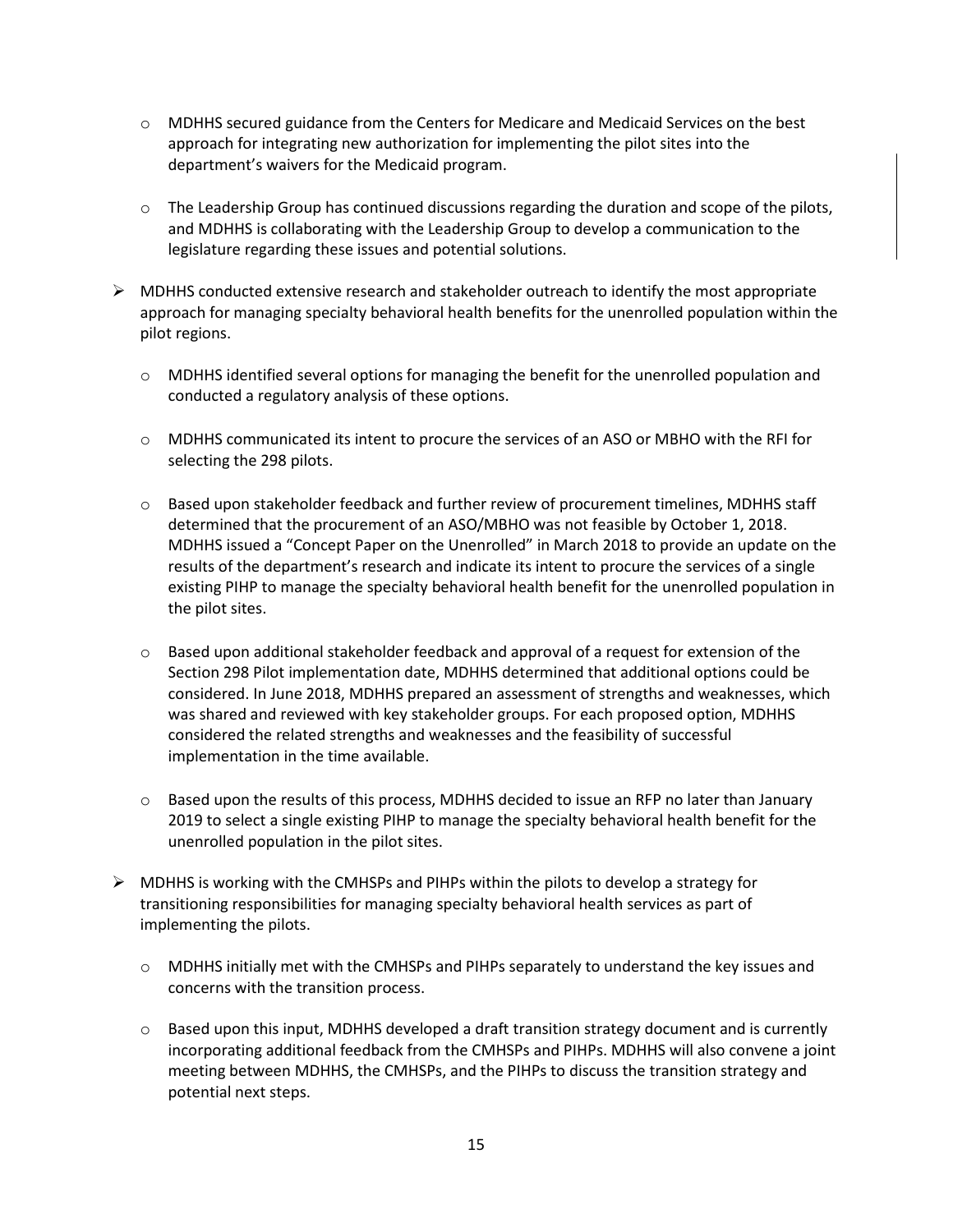➢ MDHHS analyzed, prioritized, and initiated implementation of the recommendations that were included in the final report of the 298 Facilitation Workgroup. Additional details on this activity are included in the next section.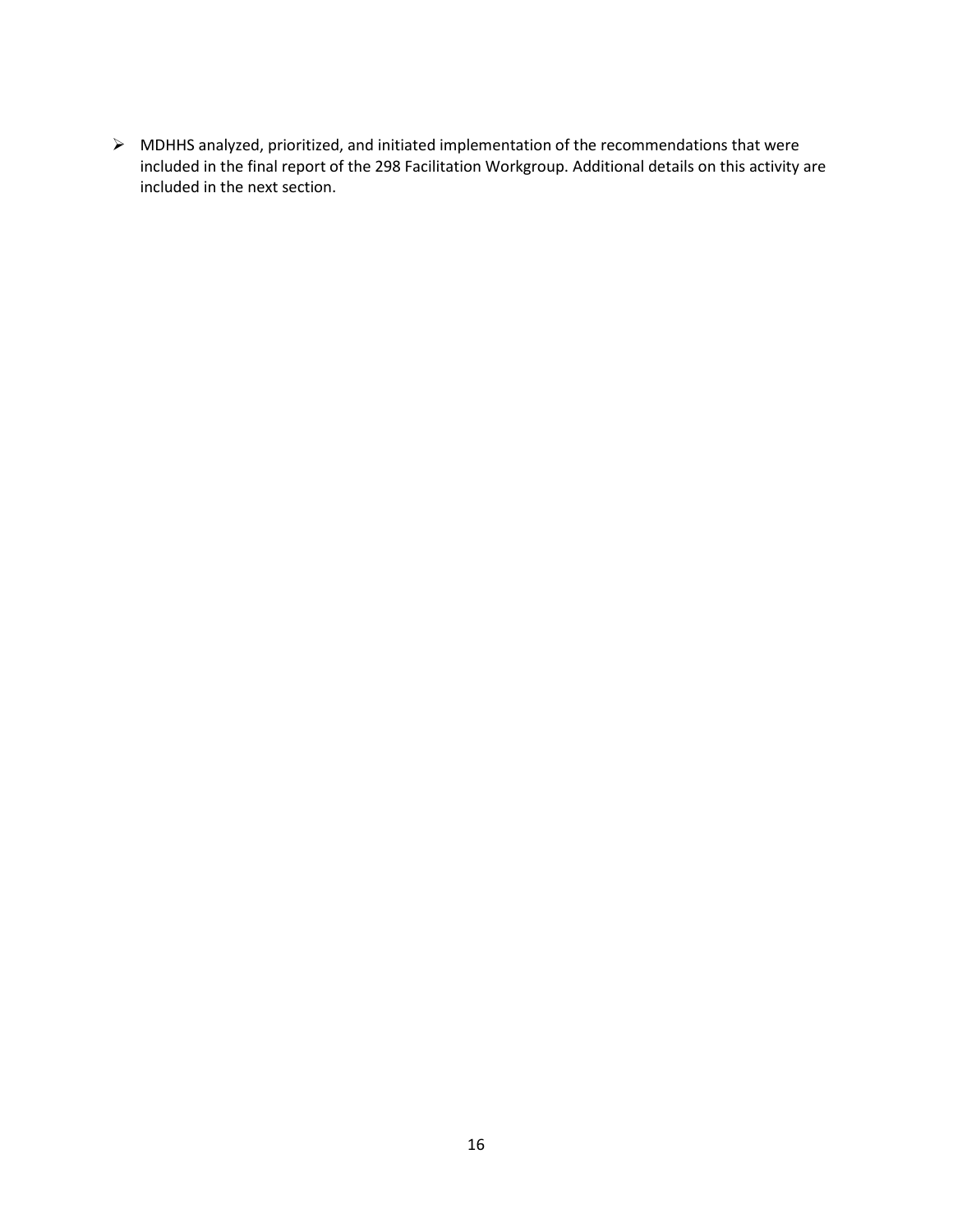# **UPDATE ON POLICY CHANGES**

MDHHS continues to act upon the recommendations that were identified in the final report of the 298 Facilitation Workgroup that was established in Section 298 of article X of 2016 PA 268. In April 2018, MDHHS published [a progress report](https://www.michigan.gov/documents/mdhhs/298_Policy_Recommendation_-_Progress_Report_Narrative_-_Final_620702_7.pdf) and set of detailed action plans for the policy recommendations, which included:

- Assessment of the relationship of recommendations to the demonstration project and pilots established under section 298 of PA 107 of 2017;
- Determination of priorities for action;
- Identification of subject matter experts to analyze the various recommendations;
- Assessment of the current state of state programs and policies related to the recommendations;
- Identification of barriers to implementing the recommendations;
- Detailed action that is required to enact the recommendations, including legislative and public policy changes; and
- Assignment of responsibility and determination of due dates for action.

MDHHS reviewed the progress report with several groups of stakeholders including the 298 Facilitation Workgroup. MDHHS also received written feedback regarding the following recommendations:

- $\checkmark$  Administration of Complaints, Grievances and Appeals
- $\checkmark$  Protection for Mental Health and Epilepsy Drugs
- ✓ Person-Centered Planning.

MDHHS distributed the feedback to assigned staff, which was used to update the action plans for individual recommendations. These changes are reflected in the following actions plans:

| 1) | <b>Consideration of Financial Models</b>     | Self-Determination and Person-Centered<br>6)     |
|----|----------------------------------------------|--------------------------------------------------|
| 2) | Coordination of Physical and Behavioral      | Planning                                         |
|    | <b>Health Services</b>                       | Governance, Transparency and<br>7)               |
| 3) | <b>Access to Services:</b>                   | Accountability                                   |
|    | a. Substance Use Disorder Services           | Workforce Training, Quality and Retention<br>8)  |
|    | b. Services for Children, Youth and          | Peer Supports<br>9)                              |
|    | <b>Families</b>                              | 10) Health Information Sharing                   |
|    | c. Services to Tribal Members                | 11) Quality Measurement and Quality              |
|    | d. Continuity of Service                     | Improvement                                      |
| 4) | Administration of Complaints, Grievances and | 12) Administrative Layers in Both Health Systems |
|    | Appeals                                      | 13) Uniformity in Service Delivery               |
| 5) | Protection of Mental Health and Epilepsy     | 14) Financial Incentives and Provider            |
|    | Drugs                                        | Reimbursement                                    |